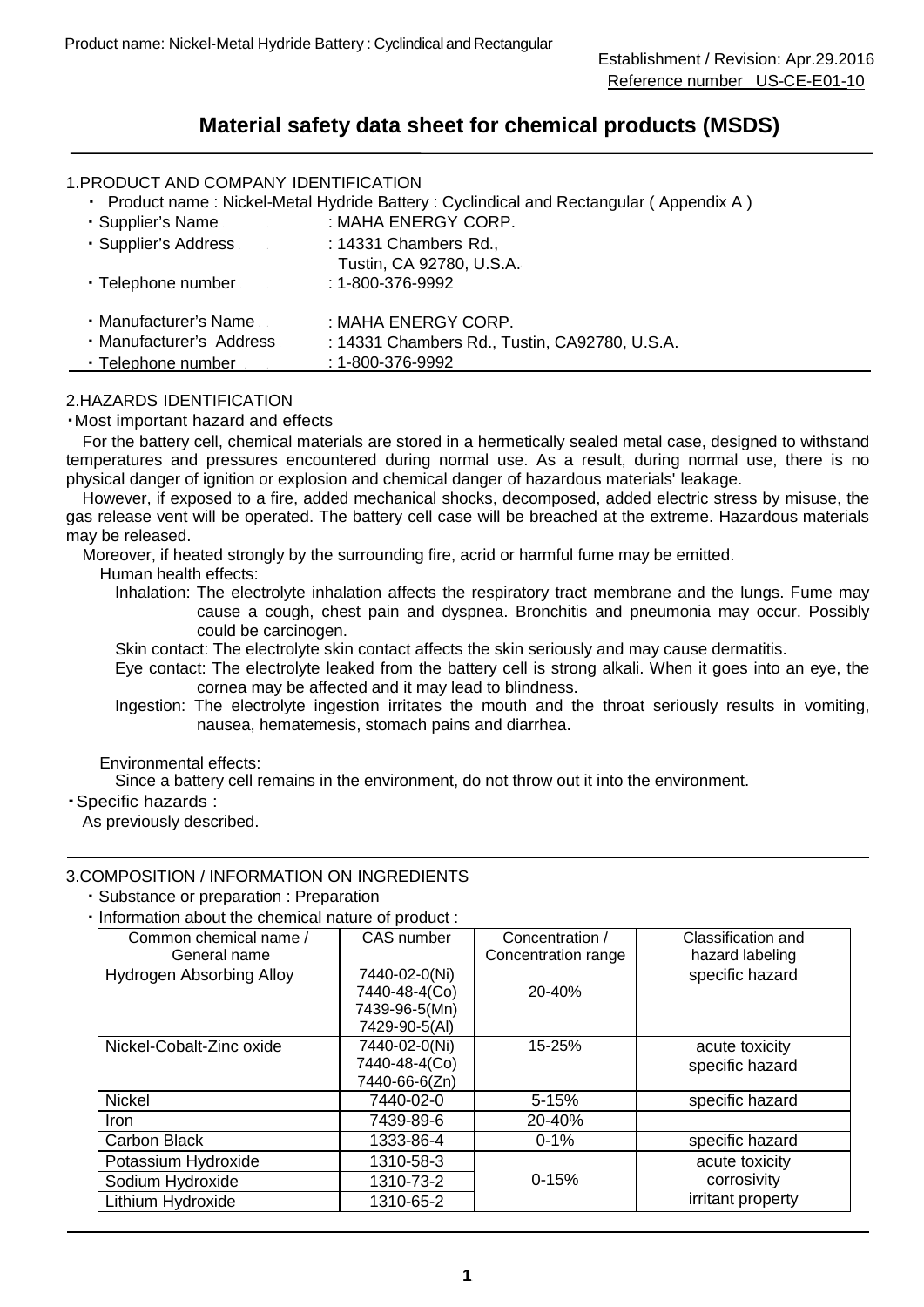## 4.FIRST-AID MEASURES

Internal cell materials of an opened battery cell

・Inhalation :

 Cover the victim in a blanket, move to the place of fresh air and keep quiet. Seek medical attention immediately. When dyspnea (breathing difficulty) or asphyxia (breath-hold), give artificial respiration immediately.

・Skin contact :

Remove contaminated clothes and shoes immediately. Wash the adherence or contact region with soap and plenty of water. Seek medical attention immediately.

・Eye contact :

Immediately flush eyes with water continuously for at least 15 minutes. Seek medical attention immediately.

A battery cell and internal cell materials of an opened battery cell

・Ingestion :

Do not induce vomiting. Seek medical attention immediately.

## 5.FIRE-FIGHTING MEASURE

Although a battery cell is not flammability, in case of fire, move it to the safe place quickly.

- The following measures are taken when it cannot be moved.
	- ・Suitable extinguishing media: Dry sand, chemical powder fire extinguishing medium.
	- ・Specific hazards: Acrid or harmful fume is emitted during fire.
	- ・Special protective equipment for firefighters : Protective equipment written in Section 8.

#### 6.ACCIDENTAL RELEASE MEASURES

Internal cell materials, such as electrolyte leaked from battery cell, are carefully dealt with according to the followings.

・Personal precautions :

Forbid unauthorized person to enter. Remove leaked materials with protective equipment written in Section 8.

- ・Environmental precautions: Do not throw out into the environment.
- ・Method of recovery and neutralization :

Dilute the leaked electrolyte with water and neutralize with diluted sulfuric acid. The leaked solid is moved to a container. The leaked place is fully flushed with water.

#### 7.HANDLING AND STORAGE

・Handling

Technical measures

Prevention of user exposure: Not necessary under normal use.

Prevention of fire and explosion: Not necessary under normal use.

Precaution for safe handling: Do not damage or remove the external tube.

Specific safe handling advice: Never throw out cells in a fire or expose to high temperatures. Do not charger or charge according to the conditions specified by Quanstek. soak cells in water and seawater. Do not expose to strong oxidizers. Do not give a strong mechanical shock or throw down. Never disassemble, modify or deform. Do not connect the positive terminal to the negative terminal with electrically conductive material. In the case of charging, use only dedicated

#### ・Storage

Technical measures

Storage conditions (suitable to be avoided): Avoid direct sunlight, high temperature, high humidity. Store in cool place (temperature:  $-20 \sim 30$  degree C, humidity: from 40 to 80%).

Incompatible products: Conductive materials, water, seawater, strong oxidizers and strong acids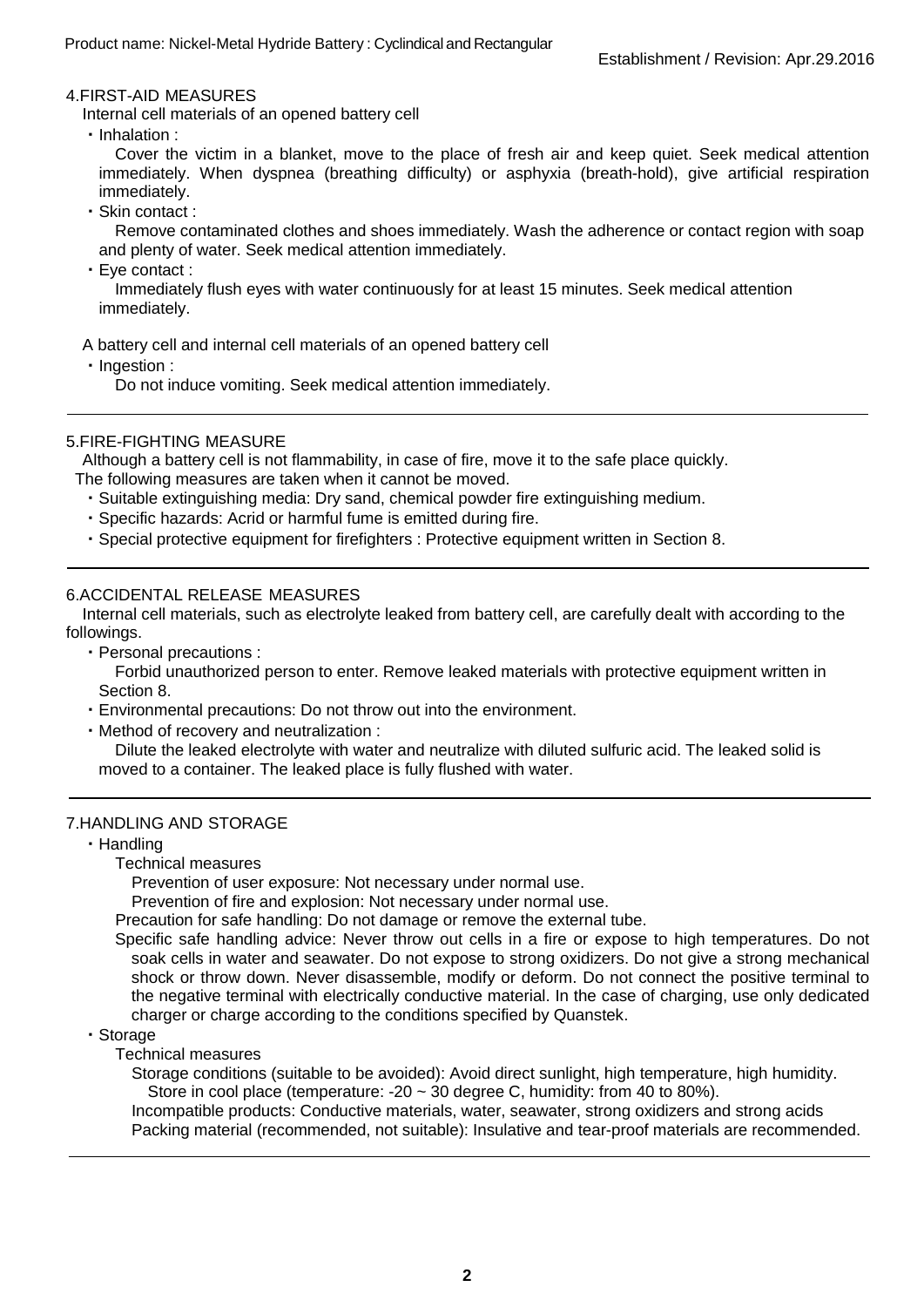## 8.EXPOSOURE CONTROLS / PERSONAL PROTECTION

・Engineering measures :

No engineering measure is necessary during normal use. In case of internal cell materials' leakage, the information below will be useful.

・Control parameters

| Common chemical name /<br>General name | ACGIH(2011)                                                                                                                    |                                                  |  |
|----------------------------------------|--------------------------------------------------------------------------------------------------------------------------------|--------------------------------------------------|--|
|                                        | <b>TLV-TWA</b>                                                                                                                 | BEI                                              |  |
| Nickel, Nickel Compounds               | (As Ni)<br>Metal: $1.5 \text{mg/m}^3$<br>Soluble compounds : $0.1 \text{mg/m}^3$<br>Insoluble compounds : 0.2mg/m <sup>3</sup> |                                                  |  |
| <b>Cobalt Compounds</b>                | (As Co)<br>$0.02$ mg/m <sup>3</sup>                                                                                            | In urine : 15 micro g/l<br>In blood: 1 micro g/l |  |
| Manganese Compounds                    | (As Mn)<br>$0.2$ mg/m <sup>3</sup>                                                                                             |                                                  |  |
| Aluminum Compounds                     | (As AI)<br>$1mg/m3$ (Flammable powder)                                                                                         |                                                  |  |
| Zinc oxide                             | 2mg/m <sup>3</sup>                                                                                                             |                                                  |  |
| Carbon Black                           | 3mg/m <sup>3</sup>                                                                                                             |                                                  |  |
| Potassium Hydroxide                    |                                                                                                                                |                                                  |  |
| Sodium Hydroxide                       |                                                                                                                                |                                                  |  |
| Lithium Hydroxide                      |                                                                                                                                |                                                  |  |

ACGIH: American Conference of Governmental Industrial Hygienists, Inc. TLV-TWA: Threshold Limit Value-time weighted average concentration BEI: Biological Exposure Indices

・ Personal protective equipment Respiratory protection: Protective mask Hand protection: Protective gloves Eye protection: Protective glasses designed to protect against liquid splashes Skin and body protection: Working clothes with long sleeve and long trousers

## 9.PHYSICAL AND CHEMICAL PROPERTIES

- ・Appearance
	- Physical state: Solid
	- Form: Cylindrical and Prismatic
	- Color: Metallic color (without tube/label)
	- Odour: No odour
- ・pH : NA
- ・Specific temperatures/temperature ranges at which changes in physical state occur : There is no useful information for the product as a mixture.
- ・Flash point : NA
- ・Explosion properties : NA
- Density : around  $1.5 \sim 6.0$ g/cm<sup>3</sup>
- ・Solubility ,with indication of the solvent(s) : Insoluble in water

## 10.STABILITY AND REACTIVITY

- ・Stability : Stable under normal use
- ・Hazardous reactions occurring under specific conditions

By misuse of a battery cell or the like, oxygen or hydrogen accumulates in the cell and the internal pressure rises. These gases may be emitted through the gas release vent. When fire is near, these gases may take fire.

When a battery cell is heated strongly by the surrounding fire, acrid or harmful fume may be emitted.

- ・Conditions to avoid : Direct sunlight, high temperature and high humidity
- ・Materials to avoid : Conductive materials, water, seawater, strong oxidizers and strong acids
- ・Hazardous decomposition products: Acrid or harmful fume is emitted during fire.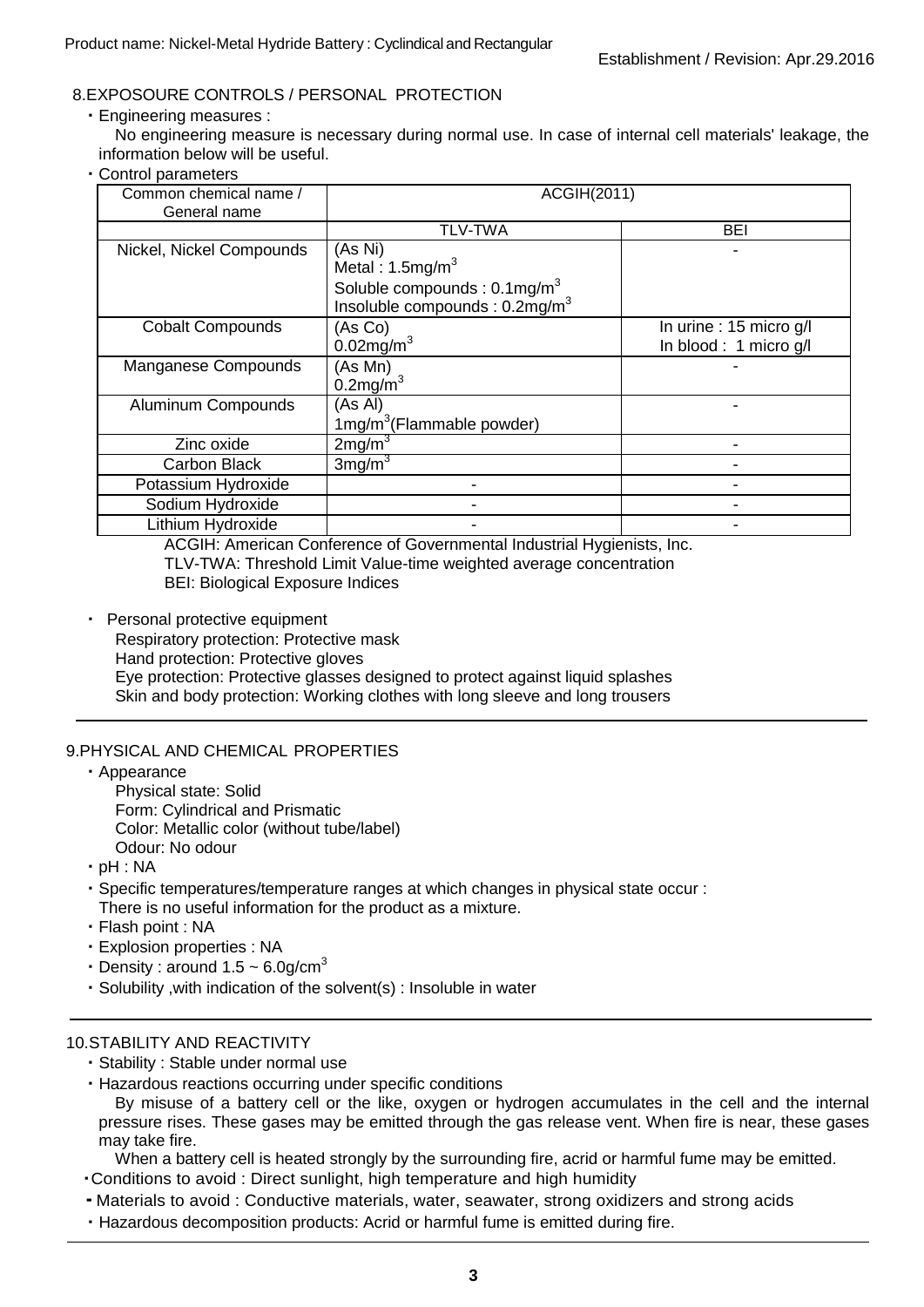#### 11.TOXICOLOGICAL INFORMATION

There is no data available on the product itself. The information of the internal cell materials is as follows.

## **Nickel, Nickel Compounds**

| · Acute toxicity:           |                                                       |
|-----------------------------|-------------------------------------------------------|
| oral                        | GHS: out of Category.                                 |
| skin                        | Unknown.                                              |
|                             | inhalation $(gas)$ GHS: exempt from a classification. |
| inhalation (steam) Unknown. |                                                       |
| inhalation (mist) Unknown.  |                                                       |
|                             |                                                       |

・Skin corrosivity : Unknown.

- ・Serious damage and irritant property for eyes: Unknown.
- ・Respiratory or skin sensitization:

GHS: Category 1 Respiratory sensitization:

The allergy, asthma or breathing difficulties might be caused when inhaling.

Skin sensitization: GHS: Category 1

The allergic skin reaction might be caused.

・Germline mutagenicity:

GHS: It is not possible to classify it due to data deficiency.

- ・Carcinogenicity :
	- GHS: Category 2

ACGIH: (Metal) A5 – Not suspected as a human carcinogen

- ACGIH: (water-soluble compounds) A4 Not classified as a human carcinogen obviously
- ACGIH: (Insoluble compounds) A1 Confirmed human carcinogen
- NIOSH: Potential occupational carcinogen

NTP: Reasonably anticipated to be human carcinogen

- IARC: (Metal) Group 2B Possibly carcinogenic to human
- IARC: (Compounds) Group 1 carcinogenic to human
- ・Reproduction Toxicity :

GHS: It is not possible to classify it due to data deficiency.

- ・ Certain target organ/ Systemic toxicity (single exposure):
	- GHS: Category 1(respiratory organ and kidney).

The disorder of the respiratory organ and the kidney is caused.

- ・Certain target organ/ Systemic toxicity (repeated exposure):
	- GHS: Category 1(respiratory organ).

The disorder of the respiratory organ is caused by long-term or repeated exposure.

## **Cobalt Compounds**

| • Acute toxicity:           |                                                                                  |
|-----------------------------|----------------------------------------------------------------------------------|
| oral                        | GHS: out of Category.                                                            |
| skin                        | Unknown.                                                                         |
|                             | inhalation $(gas)$ GHS: exempt from a classification.                            |
| inhalation (steam) Unknown. |                                                                                  |
|                             | inhalation (mist) GHS: It is not possible to classify it due to data deficiency. |
|                             |                                                                                  |

- ・Skin corrosivity : Unknown.
- ・Serious damage and irritant property for eyes: Unknown.
- ・Respiratory or skin sensitization:
	- GHS: Category 1 Respiratory sensitization:

GHS: Category 1 The allergy, asthma or breathing difficulties might be caused when inhaling. Skin sensitization:

The allergic skin reaction might be caused.

- ・Germline mutagenicity: Unknown.
- ・Carcinogenicity :

GHS: Category 2

ACGIH: A3 –Confirmed animal carcinogen but relevance to human carcinogen is unknown. IARC: Group 2B Possibly carcinogenic to human.

The cancer might be caused.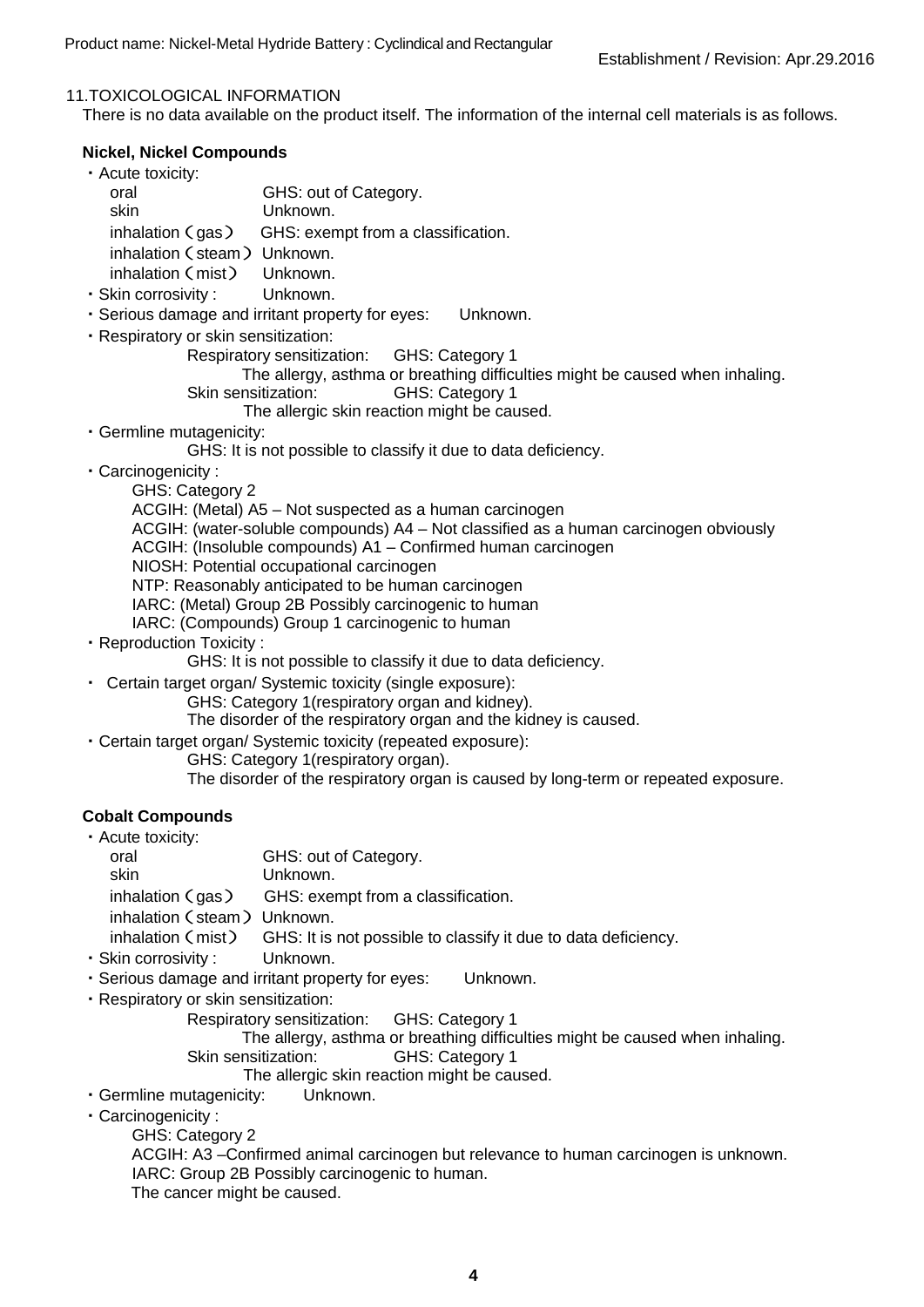- ・Reproduction Toxicity :
	- GHS: Category 2.
	- The adverse effect on reproductive competence or the fetus might occur.
- ・Certain target organ/ Systemic toxicity (single exposure):
	- GHS: Category 3(respiratory tract irritating properties).
	- The respiratory organ might be stimulated.
- ・Certain target organ/ Systemic toxicity (repeated exposure):
	- GHS: Category 1(respiratory organ).
		- The disorder of the respiratory organ is caused by long-term or repeated exposure.

#### **Manganese compounds**

- oral GHS: out of Category. ان البحري المستعدد المستعدد المستعدد<br>inhalation ( gas ) GHS: exempt from a classification. ・Acute toxicity: skin Unknown. inhalation (gas) GHS: exempt from<br>inhalation (steam, mist) Unknown.
- · Skin corrosivity: GHS: Category 3. Slight skin stimulation.
- ・Serious damage and irritant property for eyes: GHS: Category 2B. eye stimulation.
- ・Respiratory or skin sensitization:

Respiratory sensitization: Unknown.

Skin sensitization: Unknown.

- Germline mutagenicity: GHS: It is not possible to classify.
- · Carcinogenicity: GHS: out of Category.
- ・Reproduction Toxicity : GHS: Category 1B.
	- The adverse effect on reproductive competence or the fetus might occur.
- ・Certain target organ/ Systemic toxicity (single exposure): GHS: Category 1(respiratory organ).

The disorder of the respiratory organ is caused.

・Certain target organ/ Systemic toxicity (repeated exposure): GHS: Category 1(respiratory organ, nerve). The disorder of the respiratory organ and nerve system is caused by long-term or repeated inhalation exposure.

## **Aluminum Compounds**

- ・Acute toxicity:
- oral, skin, inhalation(steam, dust) Unknown.
- ・Skin corrosivity : Unknown.
- ・Serious damage and irritant property for eyes: Unknown.
- ・Respiratory or skin sensitization:

Respiratory sensitization: Unknown.

Skin sensitization: Unknown.

- ・Germline mutagenicity : Unknown.
- ・Carcinogenicity : Unknown.

(Category 2)

- ・Reproduction Toxicity : Unknown.
- ・Certain target organ/ Systemic toxicity (single exposure): Unknown.
- ・Certain target organ/ Systemic toxicity (repeated exposure):

GHS: Category 1 and 2. The disorder of the pulmonary is caused by long-term or repeated inhalation exposure.(Category 1) The disorder of the nerve system by long-term or repeated oral exposure might be caused.

**Zinc oxide**

#### oral  $\qquad \qquad$  rat  $LD_{50} > 5000 \text{mg/kg}$ orai rat LD<sub>50</sub> > 5000mg/kg<br>inhalation (dust, mist) rat LC<sub>50</sub> > 5.7mg/l The harmful might be caused when inhaling. · Skin corrosivity: ・Acute toxicity: GHS: out of Category.

・Serious damage and irritant property for eyes: GHS: out of Category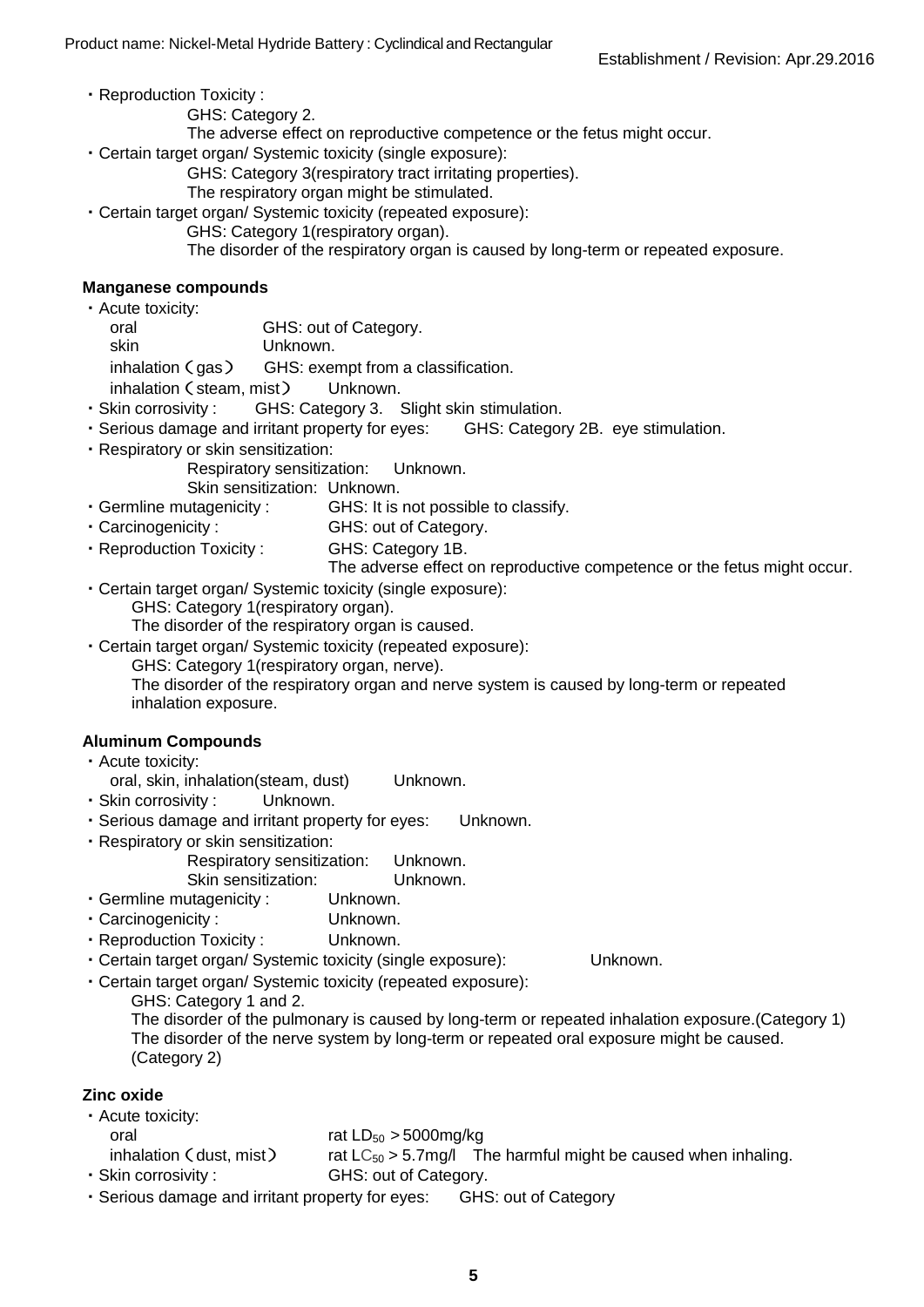- ・Respiratory or skin sensitization:
	- Respiratory sensitization: Unknown.<br>Skin sensitization: GHS: out o
- Skin sensitization: GHS: out of Category. ・Germline mutagenicity : Unknown.
- · Carcinogenicity: GHS: out of Category.
- ・Reproduction Toxicity : GHS: out of Category.
- ・Certain target organ/ Systemic toxicity (single exposure):
	- GHS: Category 1.

The disorder of the whole body

- ・Certain target organ/ Systemic toxicity (repeated exposure):
	- GHS: Category 1.
		- The disorder of the pulmonary is caused by long-term or repeated inhalation exposure.

#### **Carbon Black**

・Acute toxicity:

- oral  $\qquad \qquad$  rat  $LD_{50} > 15400$  mg/kg skin Unknown. inhalation (dust) Unknown.
- ・Skin corrosivity : Unknown.
- ・Serious damage and irritant property for eyes: Unknown.
- ・Respiratory or skin sensitization:
	- Respiratory sensitization: Unknown.
	- Skin sensitization: Unknown.<br>utagenicity: Unknown.
- ・Germline mutagenicity : Unknown.
- ・Carcinogenicity :
	- GHS: Category 2

ACGIH: A3 –Confirmed animal carcinogen but relevance to human carcinogen is unknown. IARC: Group 2B Possibly carcinogenic to human.

- The cancer might be caused.
- ・Reproduction Toxicity : Unknown.
- ・Certain target organ/ Systemic toxicity (single exposure): Unknown.
- ・Certain target organ/ Systemic toxicity (repeated exposure):
	- GHS: Category 1

The disorder of the pulmonary is caused by long-term or repeated inhalation exposure.

## **Potassium Hydroxide**

| • Acute toxicity:   |                                                         |
|---------------------|---------------------------------------------------------|
| oral                | GHS: Category 3. Harmful if swallowed.                  |
| skin                | GHS: It is not possible to classify.                    |
|                     | inhalation (steam) GHS: It is not possible to classify. |
|                     | inhalation (dust) GHS: It is not possible to classify.  |
| · Skin corrosivity: | GHS: Category 1B.                                       |

- Serious chemical wound of the skin and damage of eyes is caused.
- ・Serious damage and irritant property for eyes: GHS: Category 1.
- ・Respiratory or skin sensitization:
	- Respiratory sensitization: GHS: It is not possible to classify.
- Skin sensitization: GHS: out of Category.
- ・Germline mutagenicity : GHS: out of Category.
- · Carcinogenicity: GHS: It is not possible to classify.
- · Reproduction Toxicity: GHS: It is not possible to classify.
- ・Certain target organ/ Systemic toxicity (single exposure):
	- GHS: Category 1.
	- The disorder of the respiratory system is caused.
- ・Certain target organ/ Systemic toxicity (repeated exposure)
	- GHS: It is not possible to classify.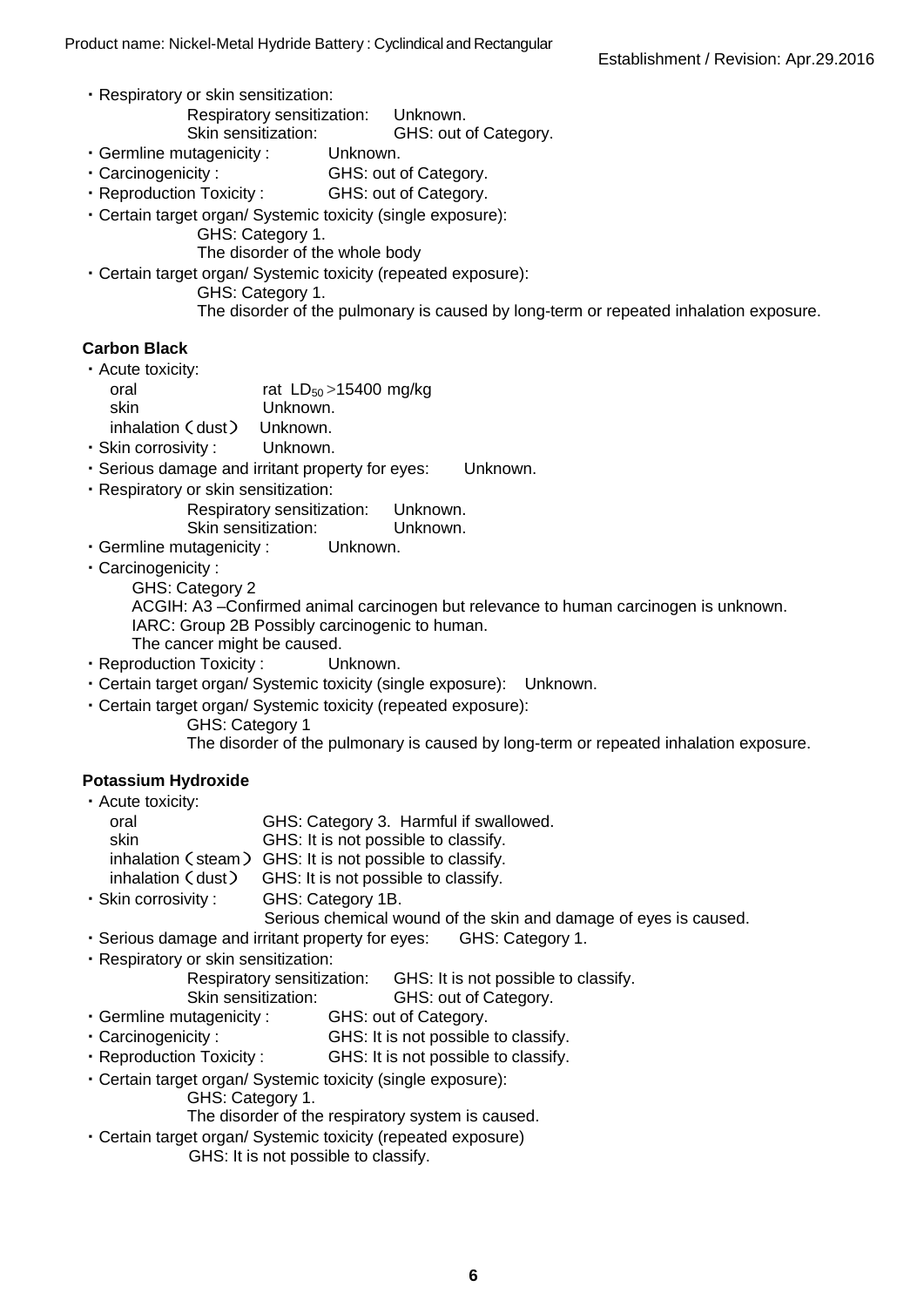#### **Sodium Hydroxide**

 oral GHS: It is not possible to classify. inhalation(gas) GHS: out of Category. inhalation ・Skin corrosivity : GHS: Category 1. • Serious damage and irritant property for eyes: Respiratory sensitization: GHS: It is not possible to classify. Skin sensitization: GHS: out of Category. ・Germline mutagenicity : GHS: out of Category · Carcinogenicity: · Reproduction Toxicity: GHS: Category 3. inhalation (steam) Onkhown.<br>inhalation (dust) GHS: Category 3. Harmful if inhaled. 1. Skin corrosivity : GHS: Category 1. ・Serious damage and irritant property for eyes: GHS: Category 1. Skin sensitization: GHS: It is not possible to classify. ・Germline mutagenicity : Unknown. ・Carcinogenicity : Unknown. ・Reproduction Toxicity : Unknown. GHS: Category 1. GHS: Category 1&2. exposure might be caused. ・Acute toxicity: skin GHS: It is not possible to classify. inhalation (gas)<br>(steam) Unknown. inhalation (dust) Unknown. Serious chemical wound of the skin and damage of eyes is caused. GHS: Category 1. Serious damage of eyes is caused. ・Respiratory or skin sensitization: GHS: It is not possible to classify. GHS: It is not possible to classify. ・Certain target organ/ Systemic toxicity (single exposure): GHS: Category 1(respiratory system). The disorder of the respiratory organ is caused. ・Certain target organ/ Systemic toxicity (repeated exposure): GHS: It is not possible to classify. **Lithium Hydroxide** ・Acute toxicity: oral GHS: Category 3. Harmful if swallowed.<br>
Skin Unknown. Unknown. inhalation (steam) Unknown. Serious chemical wound of the skin and damage of eyes is caused. ・Respiratory or skin sensitization: Respiratory sensitization: GHS: It is not possible to classify. ・Certain target organ/ Systemic toxicity (single exposure): The disorder of the respiratory system is caused by inhalation exposure. ・Certain target organ/ Systemic toxicity (repeated exposure): The disorder of the respiratory system is caused by long-term or repeated inhalation exposure. The disorder of the liver and the hematopoietic system by long-term or repeated oral 12.ECOLOGICAL INFORMATION ・Persistence/degradability :

Since a battery cell and the internal materials remain in the environment, do not bury or throw out into the environment.

#### 13.DISPOSAL CONSIDERATIONS

・Recommended methods for safe and environmentally preferred disposal :

Product (waste from residues)

Do not throw out a used battery cell. Recycle it through the recycling company.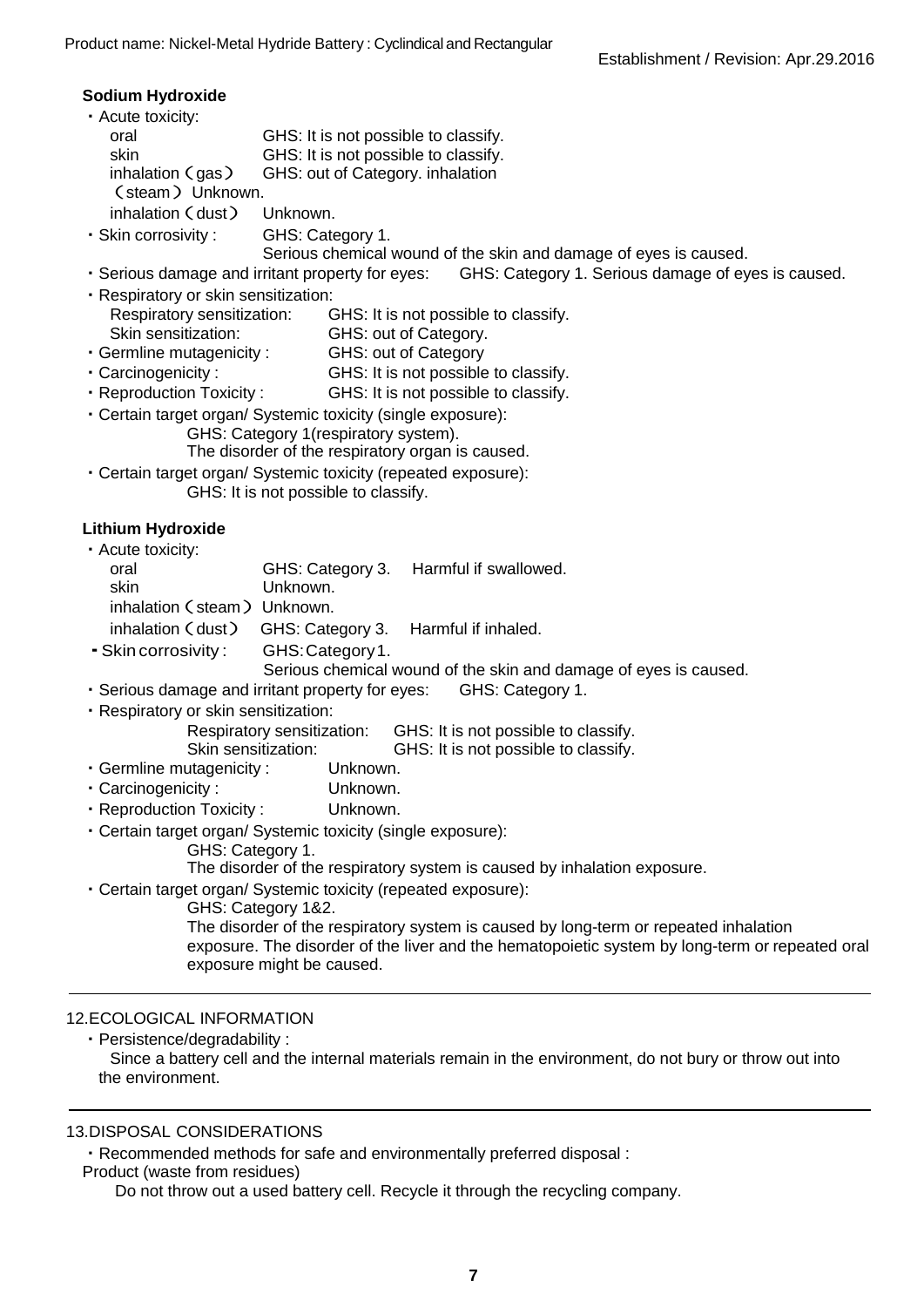Contaminated packaging

 from a battery cell contaminates them, dispose them as industrial wastes subject to special control. Neither a container nor packing is contaminated during normal use. When internal materials leaked

#### 14.TRANSPORT INFORMATION

This battery does not require the following items.

## ・TECHNICAL INSTRUCTIONS FOR THE SAFE TRANSPORT OF DANGEROUS GOODS BY AIR(ICAO)

・IATA Dangerous Goods Regulations(IATA)

・codeoffederal regulations (U.S.DOT)

This battery requiresthefollowing items.

## ・ INTERNATIONAL MARITIME DANGEROUS GOODS CODE(IMO)

From the 1<sup>st</sup> January 2012, Nickel-Metal Hydride Batteries is classed as Dangerous Goods, Class 9 in accordance with United Nations Recommendations on the Transport of Dangerous Goods and will have the following UN Number:

| JN No. | <b>Proper Shipping Name</b>     | Class or | Packing | Special    |
|--------|---------------------------------|----------|---------|------------|
|        |                                 | division | group   | provisions |
| 3496   | BATTERIES, NICKEL-METAL HYDRIDE | 9        |         | 117        |
|        |                                 |          |         | 963        |

Instructions and contents of Special Provisions (117 and 963) for this UN number include:

- ・Specifying it is only regulated when transported by sea,
- ・Ni-MH button cells are not subject to the provisions of this code.
- ・Ni-MH cells or batteries packed with or contained in equipment are not subject to the provisions of this code.
- ・All other Ni-MH cells or batteries shall be securely packed and protected from short circuit. They are not subject to other provisions of this code provided they are loaded in a cargo transport unit in a total quantity of less than 100 Kg gross mass.

When loaded in a cargo transport unit in a total quantity of 100 Kg gross mass or more, only subject to:

- ・Provided dangerous goods transportation information by a) Consignor and b) Shipper.
- ・Stowage and segregation provisions: as prescribed in Chapter 3 of IMDG Code: "away from" sources of heat as minimum horizontal separation of 3 metres.

Prior to transportation, confirmation that there is no leakage and no spillage from a container is necessary. Cargo must be handle without falling, dropping or breakage. Care must be taken to prevent the collapse of cargo piles or saturation by rain. Containers must be handled carefully. Packaging is constructed to prevent short-circuiting and/or electric shock. The product is handled as Non-Dangerous Goods by based on IATA(A123) for air shipment.

#### 15.REGULATORY INFORMATION

 Law for Promotion Effective Utilization of Resources (Japan) Regulations specifically applicable to the product : Wastes Management and Public Cleaning Law (Japan) Commission Directive 2006/66/EU (EU)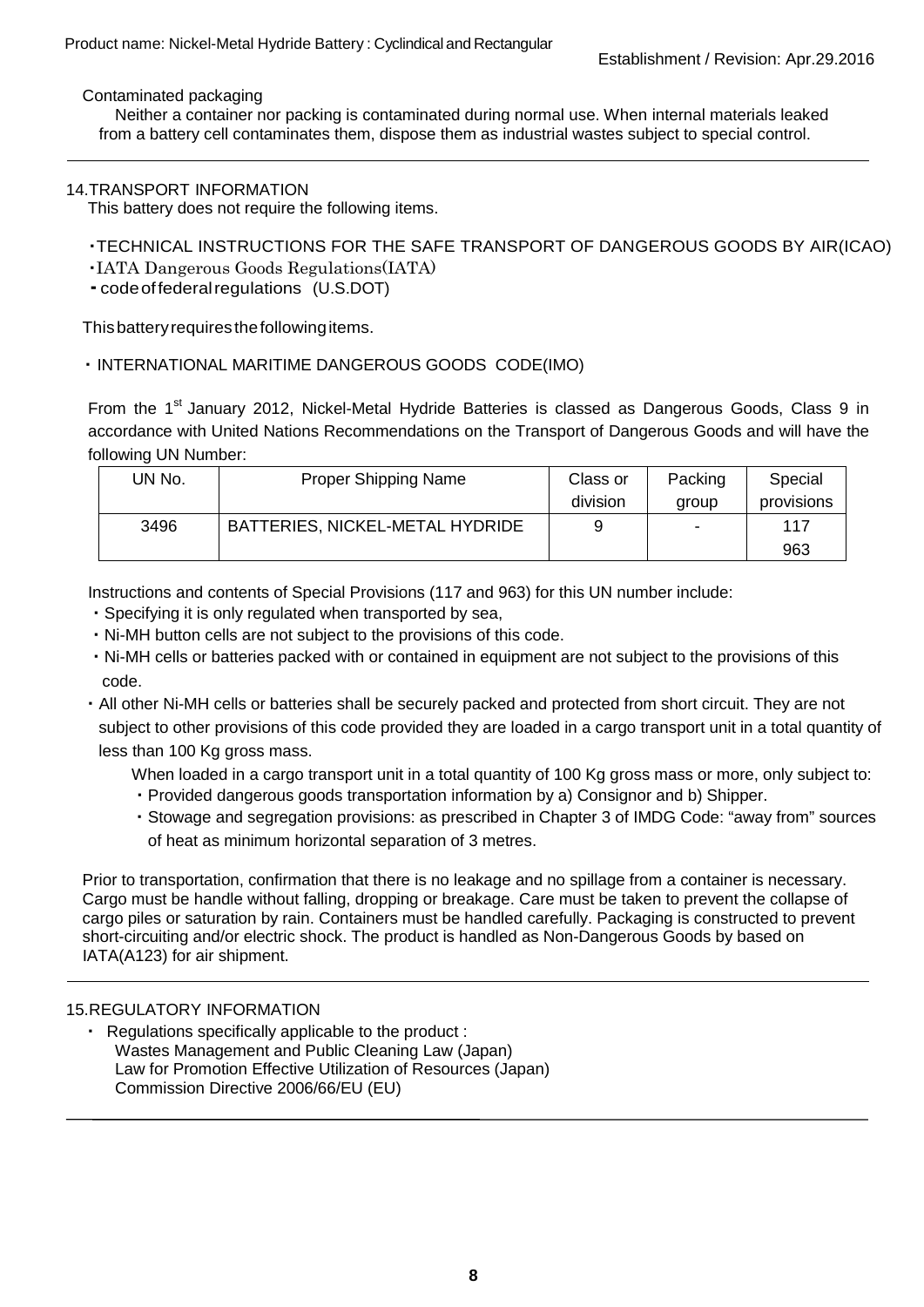## 16.OTHER INFORMATION

- ・ The information contained in this Safety data sheet is based on the present state of knowledge and current legislation.
- ・ This safety data sheet provides guidance on health, safety and environmental aspects of the product and should not be construed as any guarantee of technical performance or suitability for particular applications.

#### ・Reference

 Chemical substances information: Japan Advanced Information center of Safety and Health International Chemical Safety Cards (ICSCs):

 2011 TLVs and BEIs : American Conference of Governmental Industrial Hygienists (ACGIH) International Occupational Safety and Health Information Center (CIS) NIOSH CARCINOGEN LIST: National Institute for Occupational Safety and Health (NIOSH) The Ninth Report on Carcinogen: National Toxicology Program (NTP) IARC Monographs Program on the Evaluation of Carcinogenic Risks to Humans: International Agency for Research on Cancer (IARC) Globally Harmonized System of Classification and Labelling of Chemicals(GHS) National Institute of Technology and Evaluation(NITE)

> First edition Dec. 1, 2003 Latest edition Apr. 29. 2016 Prepared and approved by Maha Energy Corp.